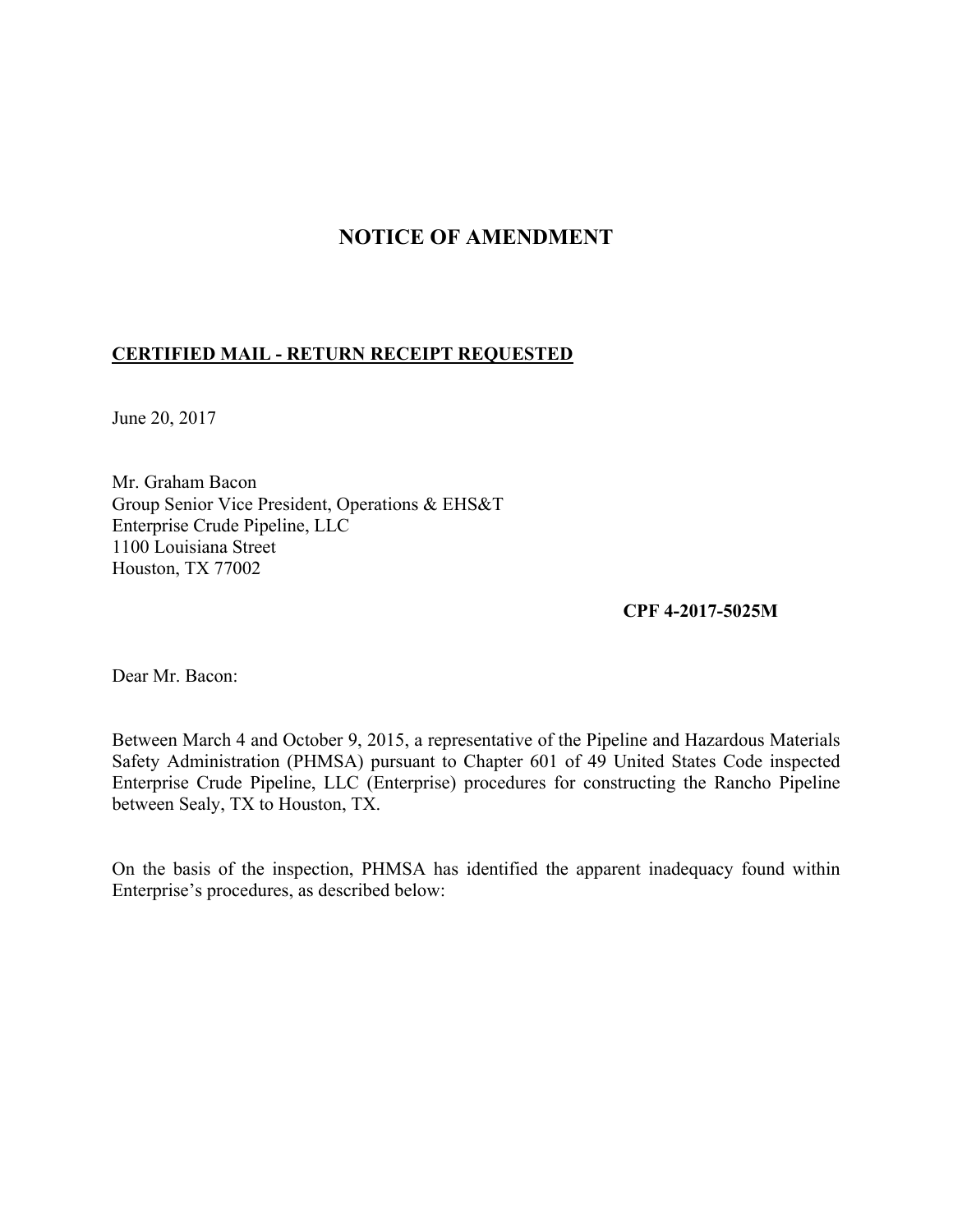**1. § 195.260 Valves: Location.** 

 **A valve must be installed at each of the following locations:** 

- **(a) On the suction end and the discharge end of a pump station in a manner that permits isolation of the pump station equipment in the event of an emergency.**
- **(b) On each line entering or leaving a breakout storage tank area in a manner that permits isolation of the tank area from other facilities.**
- **(c) On each mainline at locations along the pipeline system that will minimize damage or pollution from accidental hazardous liquid discharge, as appropriate for the terrain in open country, for offshore areas, or for populated areas.**
- **(d) On each lateral takeoff from a trunk line in a manner that permits shutting off the lateral without interrupting the flow in the trunk line.**
- **(e) On each side of a water crossing that is more than 100 feet (30 meters) wide from high-water mark to high-water mark unless the Administrator finds in a particular case that valves are not justified.**
- **(f) On each side of a reservoir holding water for human consumption.**
- **§195.452 Pipeline integrity management in high consequence areas.**
- **(i) What preventive and mitigative measures must an operator take to protect the high consequence area?**
- **(1) General requirements. An operator must take measures to prevent and mitigate the consequences of a pipeline failure that could affect a high consequence area. These measures include conducting a risk analysis of the pipeline segment to identify additional actions to enhance public safety or environmental protection. Such actions may include, but are not limited to, implementing damage prevention best practices, better monitoring of cathodic protection where corrosion is a concern, establishing shorter inspection intervals, installing EFRDs on the pipeline segment, modifying the systems that monitor pressure and detect leaks, providing additional training to personnel on response procedures, conducting drills with local emergency responders and adopting other management controls.**
- **(2) Risk analysis criteria. In identifying the need for additional preventive and mitigative measures, an operator must evaluate the likelihood of a pipeline release occurring and how a release could affect the high consequence area. This determination must consider all relevant risk factors, including, but not limited to:**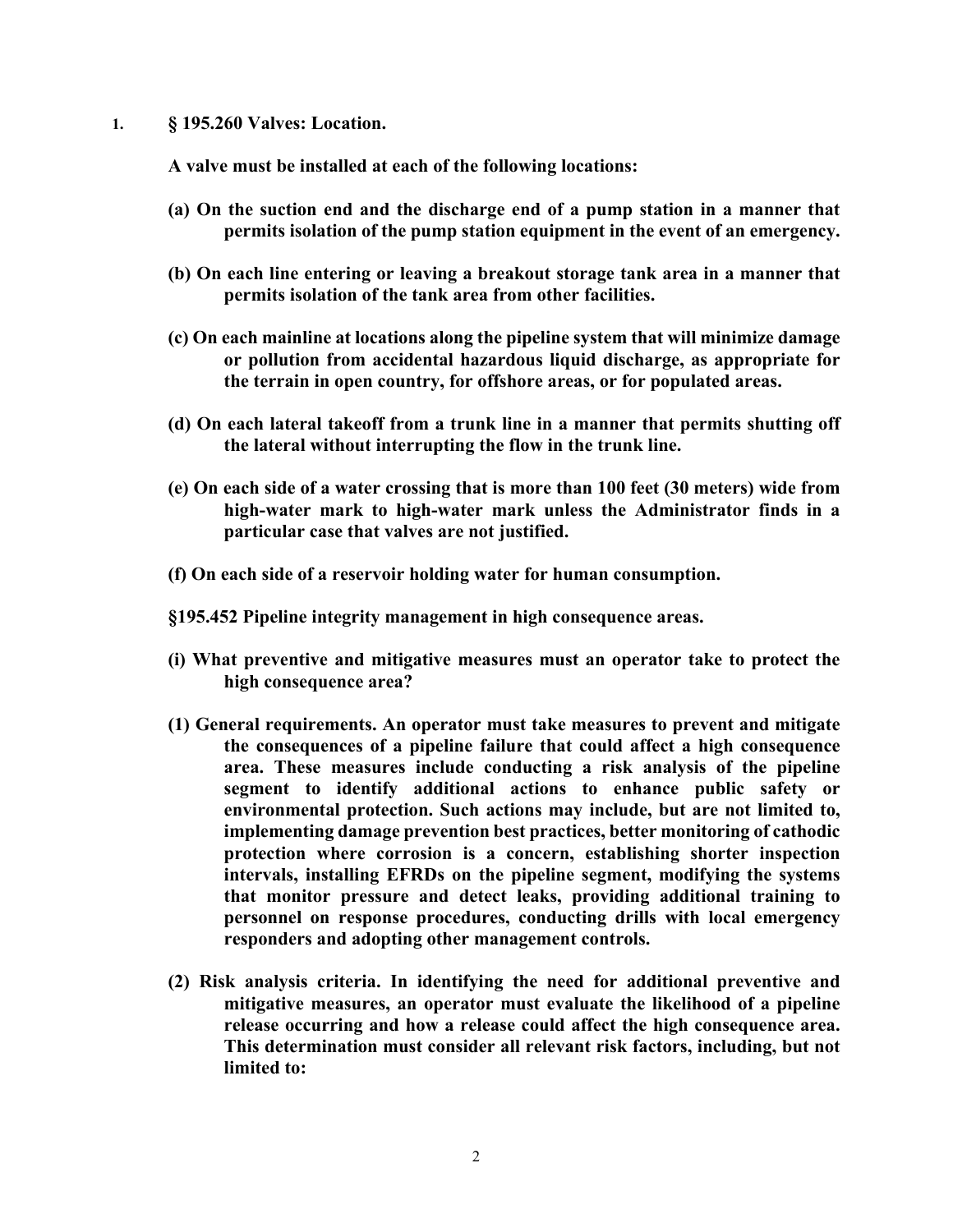- **(i) Terrain surrounding the pipeline segment, including drainage systems such as small streams and other smaller waterways that could act as a conduit to the high consequence area;**
- **(ii) Elevation profile;**
- **(iii) Characteristics of the product transported;**
- **(iv) Amount of product that could be released;**
- **(v) Possibility of a spillage in a farm field following the drain tile into a waterway;**
- **(vi) Ditches along side a roadway the pipeline crosses;**
- **(vii) Physical support of the pipeline segment such as by a cable suspension bridge;**
- **(viii) Exposure of the pipeline to operating pressure exceeding established maximum operating pressure.**
- **(3) Leak detection. An operator must have a means to detect leaks on its pipeline system. An operator must evaluate the capability of its leak detection means and modify, as necessary, to protect the high consequence area. An operator's evaluation must, at least, consider, the following factors-length and size of the pipeline, type of product carried, the pipeline's proximity to the high consequence area, the swiftness of leak detection, location of nearest response personnel, leak history, and risk assessment results.**
- **(4) Emergency Flow Restricting Devices (EFRD). If an operator determines that an EFRD is needed on a pipeline segment to protect a high consequence area in the event of a hazardous liquid pipeline release, an operator must install the EFRD. In making this determination, an operator must, at least, consider the following factors-the swiftness of leak detection and pipeline shutdown capabilities, the type of commodity carried, the rate of potential leakage, the volume that can be released, topography or pipeline profile, the potential for ignition, proximity to power sources, location of nearest response personnel, specific terrain between the pipeline segment and the high consequence area, and benefits expected by reducing the spill size.**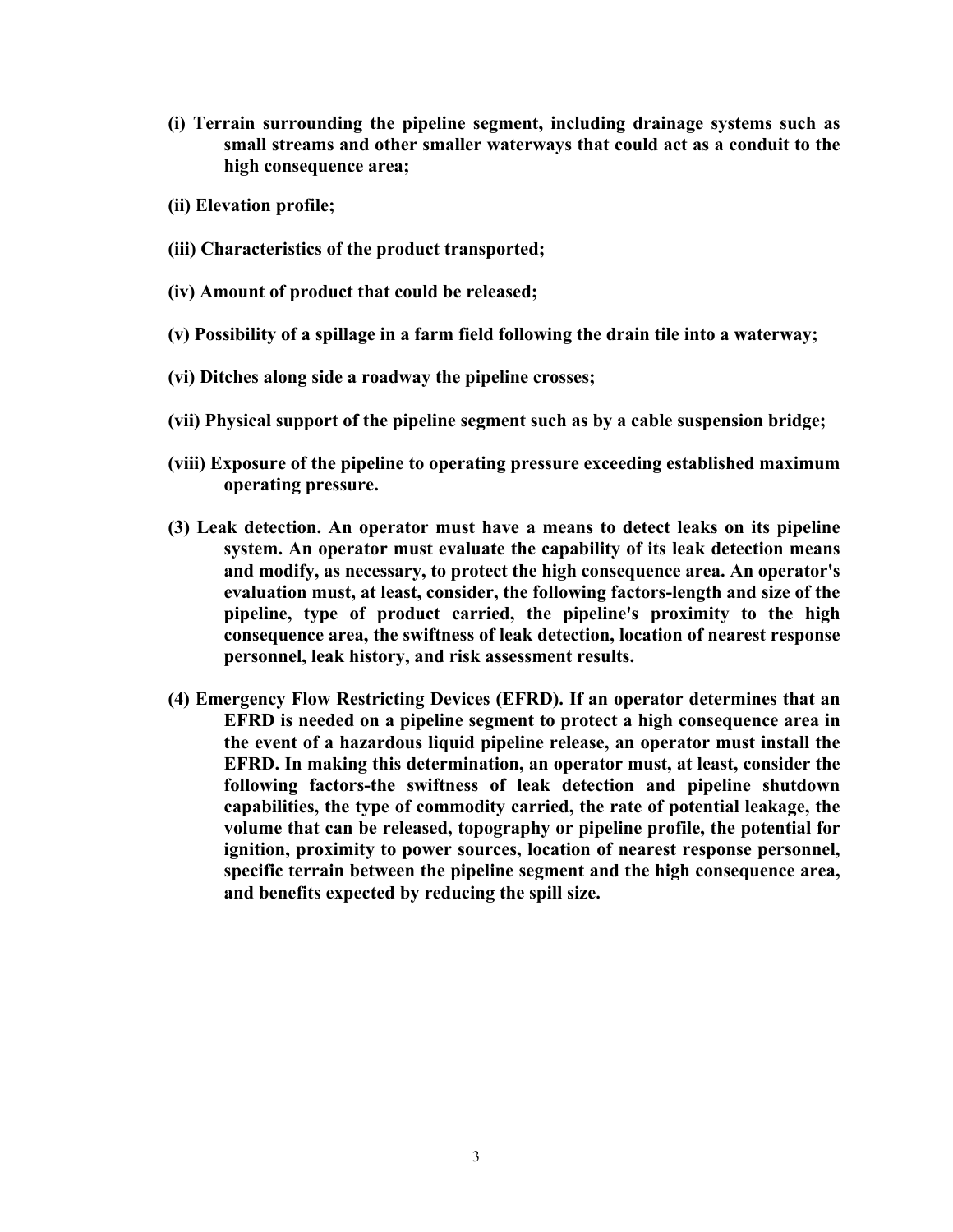At the time of the inspection visit, the operator's procedures (STD. 4600) failed to include adequate procedures for how the operator determined valve placements at the locations specifically identified in the regulation, as well as the installation of EFRDs required in HCAs per integrity management regulations, but simply referenced the code portion, § 195.260, without sufficient detail in its Pipeline Design for Onshore Pipelines' Section for Mainline Block Valves 8.7.2, which merely stated,

*"(4) For liquid pipelines, mainline block valve location shall comply with the following requirements:* 

*a. 49 CFR 195.260 for regulated liquid pipelines"* 

The operator must revise their procedures to specifically detail those areas requiring valves to be located per regulatory requirements, as well as determined by their HCA analyses per their IM plans.

## Response to this Notice

This Notice is provided pursuant to 49 U.S.C. § 60108(a) and 49 C.F.R. § 190.206. Enclosed as part of this Notice is a document entitled *Response Options for Pipeline Operators in Compliance Proceedings*. Please refer to this document and note the response options. Be advised that all material you submit in response to this enforcement action is subject to being made publicly available. If you believe that any portion of your responsive material qualifies for confidential treatment under 5 U.S.C. 552(b), along with the complete original document you must provide a second copy of the document with the portions you believe qualify for confidential treatment redacted and an explanation of why you believe the redacted information qualifies for confidential treatment under 5 U.S.C. 552(b).

Following the receipt of this Notice, you have 30 days to submit written comments, revised procedures, or a request for a hearing under §190.211. If you do not respond within 30 days of receipt of this Notice, this constitutes a waiver of your right to contest the allegations in this Notice and authorizes the Associate Administrator for Pipeline Safety to find facts as alleged in this Notice without further notice to you and to issue an Order Directing Amendment. If your plans or procedures are found inadequate as alleged in this Notice, you may be ordered to amend your plans or procedures to correct the inadequacies (49 C.F.R. § 190.206). If you are not contesting this Notice, we propose that you submit your amended procedures to my office within [number of days] days of receipt of this Notice. This period may be extended by written request for good cause. Once the inadequacies identified herein have been addressed in your amended procedures, this enforcement action will be closed.